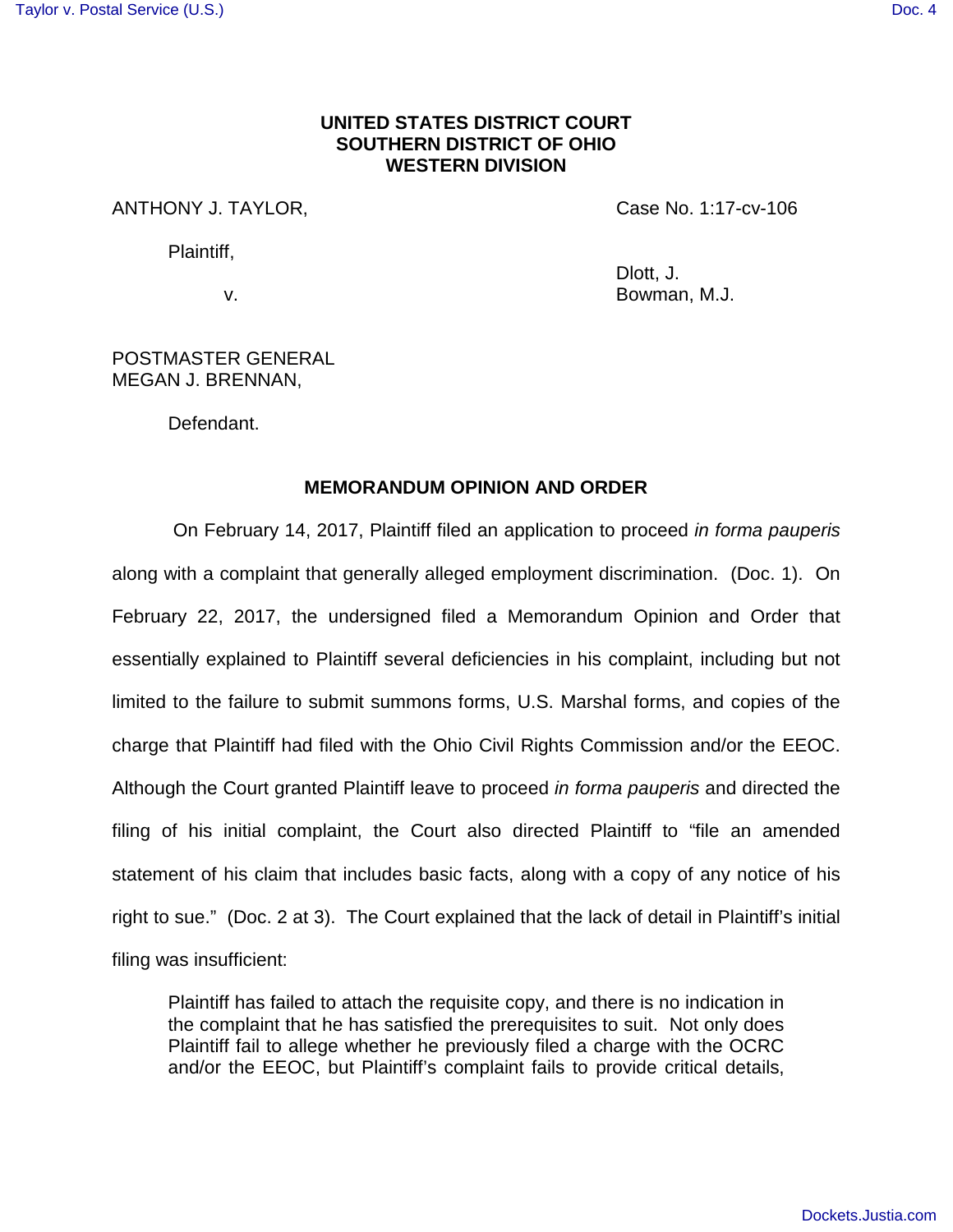including whether he has been disciplined or fired by his employer and if so, on what date, and the basis for his generic claim of discrimination.

(Doc. 2 at 2).

The day after the Court filed its Order, Plaintiff tendered summons forms, U.S. Marshal forms, copies of his letters and/or discrimination charge, and a copy of the EEOC's final decision on that charge. Summons forms were tendered for the U.S. Attorney General, the U.S. Attorney for the Southern District of Ohio, and the Postmaster General. However, Plaintiff did not formally file an amended complaint.

Together, and in the interests of justice, the documents filed by Plaintiff (other than the summons and U.S. Marshal forms) will be construed as exhibits to an amended complaint. The referenced documents provide all necessary details that were lacking in Plaintiff's original complaint.

#### Accordingly, **IT IS ORDERED:**

- 1. The Clerk of Court shall re-file the original complaint form as a "First Amended Complaint" with all attachments submitted by Plaintiff on February 23, 2017 to be filed as Exhibits to the construed First Amended Complaint, excluding the tendered summons and U.S. Marshal forms;
- 2. The Clerk of Court shall transmit the referenced summons forms to the United States Marshal, who shall serve copies of the Amended Complaint, the summons, and this Order directing Plaintiff's exhibits to be filed with the original complaint as an amended complaint. All costs of service shall be advanced by the United States;

2